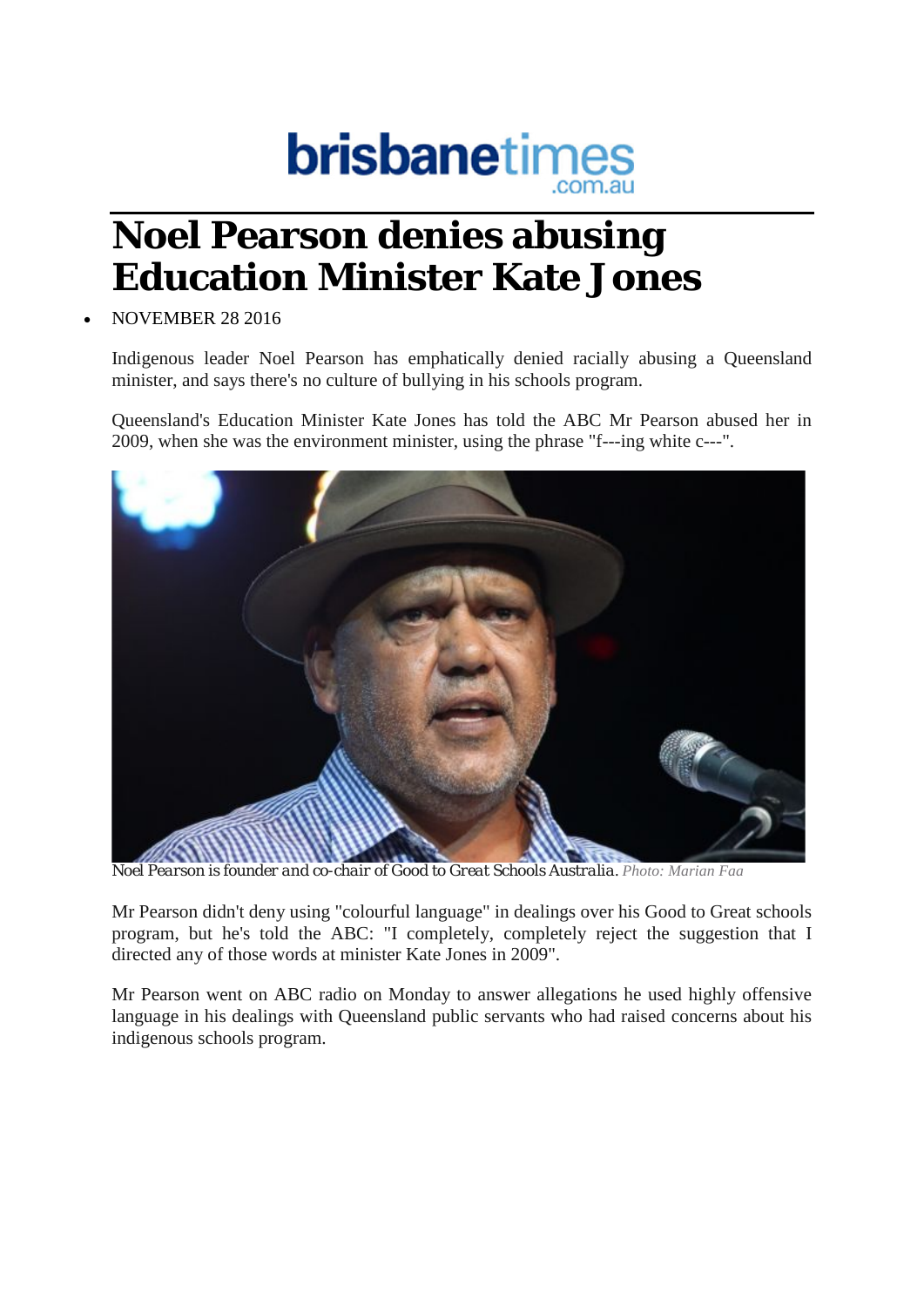

*Education Minister Kate Jones.*

The ABC has cited a June letter from the director-general of Education Queensland Dr Jim Watterston to Mr Pearson, in which he raised serious concerns about his conduct.

"Dear Noel ... when we met on 25 May 2016, I felt there were several times you behaved in an intimidating manner and made inappropriate comments [I clearly recall pejoratives such as 'arse coverer', 'maggot', and 'bucket of s---', to name a few]," Dr Watterston wrote.

"Where I draw the line, however, is when similarly intimidating and abusive behaviour is directed towards my staff."

Mr Pearson is the founder and co-chair of Good to Great Schools Australia, which runs the Cape York Academy schools of Aurukun, Coen and Hope Vale in partnership with the Queensland government.

Asked about the allegations of offensive and abusive behaviour, Mr Pearson said: "As with anything like that, there are bits and pieces that are accurate and so on, but there's a lot of verballing as well."

"I accept that I'm a very passionate and relentless advocate on behalf of reform. I am surely not the only one who engages in colourful language."

But he denied his schools program had a culture of bullying.

"... you come across the occasional employee who likes to conflate a hard work culture with a bullying culture, but none of those claims have ever been made out."

Aurukun's Cape York Aboriginal Australian Academy was shut down and teachers were evacuated in late May after increasing unrest, including the car-jacking of its principal twice in a fortnight.

The unrest sparked a review of the school's performance, resulting in a decision to reassert Education Department control over the facility.